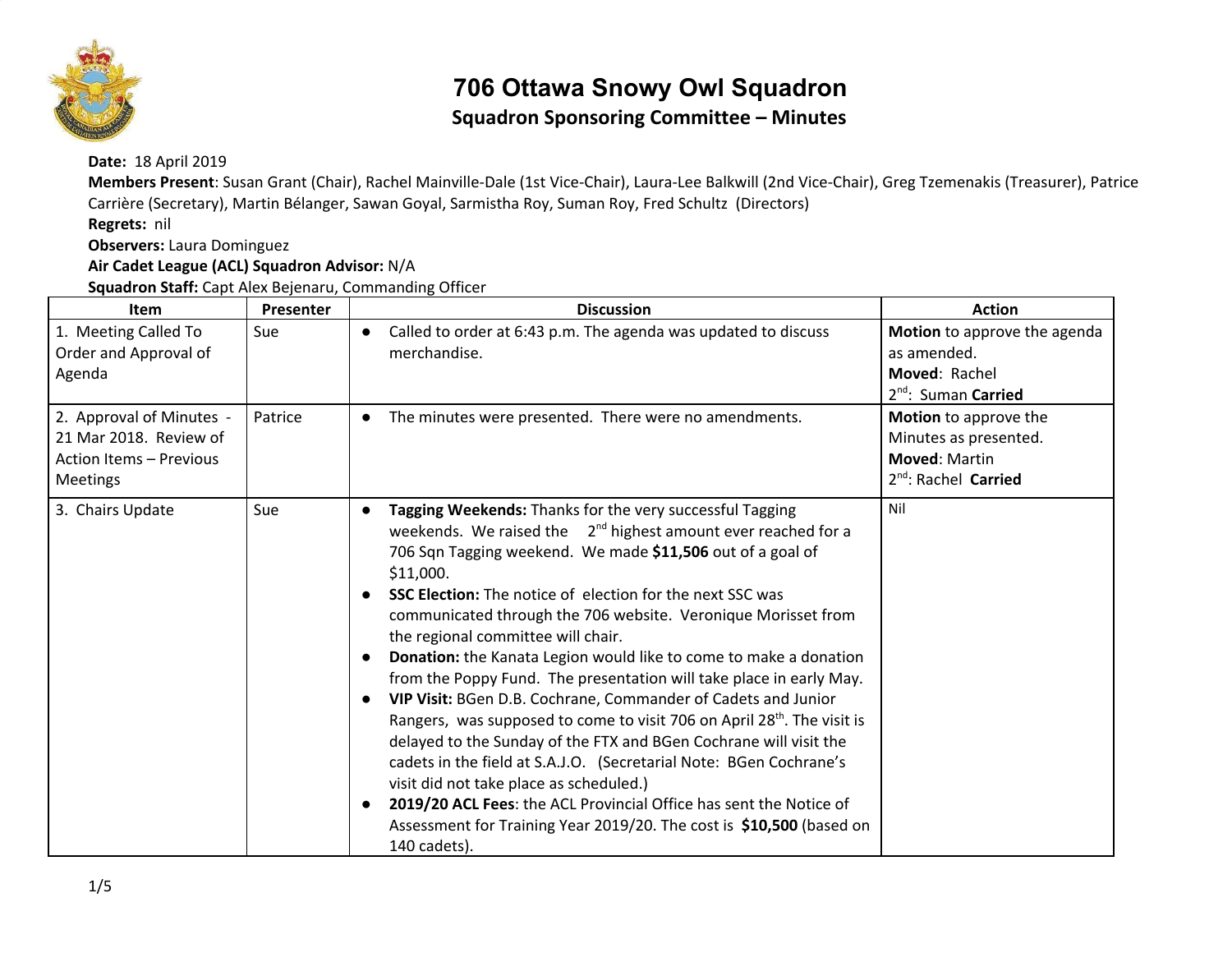

## **706 Ottawa Snowy Owl Squadron Squadron Sponsoring Committee – Minutes**

|                       |                  | ACL Regional Committee: the ACL Regional Committee is looking for<br>new membership, including a new regional coordinator as<br>Marie-Christine Lalonde is moving up to another position. Greg will<br>accompany Sue at the ACL Regional meeting at the end of the<br>month. Sue has put her name forward to be a Director with the<br>Regional Committee. The meeting will be in Rockland, ON.<br>(Secretarial Note: the meeting was postponed due to the flood.)<br>FTX: the FTX changed dates due to the fact that many Squadrons had<br>$\bullet$<br>requested their FTX the first weekend of May, thereby making the<br>availability of supplies more complicated. A request for screened<br>volunteers to help with meals was sent out by Sue.                                                                                                                         |                                                                                                                    |
|-----------------------|------------------|------------------------------------------------------------------------------------------------------------------------------------------------------------------------------------------------------------------------------------------------------------------------------------------------------------------------------------------------------------------------------------------------------------------------------------------------------------------------------------------------------------------------------------------------------------------------------------------------------------------------------------------------------------------------------------------------------------------------------------------------------------------------------------------------------------------------------------------------------------------------------|--------------------------------------------------------------------------------------------------------------------|
| 4. Treasurer's Report | Greg             | The report covers a longer period than usual.<br>$\bullet$<br>The chequing account balance as of 12 Apr 2019 is \$50,529.09 and<br>there are currently \$5,366 in outstanding DND reimbursements<br>which are on their way. The balance does not include Tagging<br>Revenue from the second weekend.<br>The first two pages are a current snapshot of the bank account,<br>$\bullet$<br>followed by the accounting software. Then there is the info for the<br>previous months.<br>The Sqn remains in a healthy financial position, but there are several<br>$\bullet$<br>major expenses coming in the next 6 weeks. These include Mess<br>Dinner, Spring FTX, Year-End Trip and ACR.<br>There was a discussion about the SSC's current financial position and<br>$\bullet$<br>what we could do next year to ensure that we maintain a healthy<br>(reasonable) bank balance. | Motion to approve Treasurer's<br>report from January to 12 April<br>2019.<br>Moved: Greg<br>2nd: Laura-Lee Carried |
| 5. CO's update        | Capt<br>Bejenaru | New CO: Last week, Maj Scott Southern was introduced to some<br>$\bullet$<br>members of the SSC as the future CO of 706. The<br>change-of-command will take place at the ACR. The CO mentioned<br>that the new CO will be in command during the post-ACR promotion<br>parade on June 6 <sup>th</sup> .<br>Staffing is going well. Lt Mat Lacroix will be starting at the end of the<br>$\bullet$<br>year. Lt Matteo will be joining this summer as well as Capt.<br>Southern, the spouse of the new CO.                                                                                                                                                                                                                                                                                                                                                                      | Nil                                                                                                                |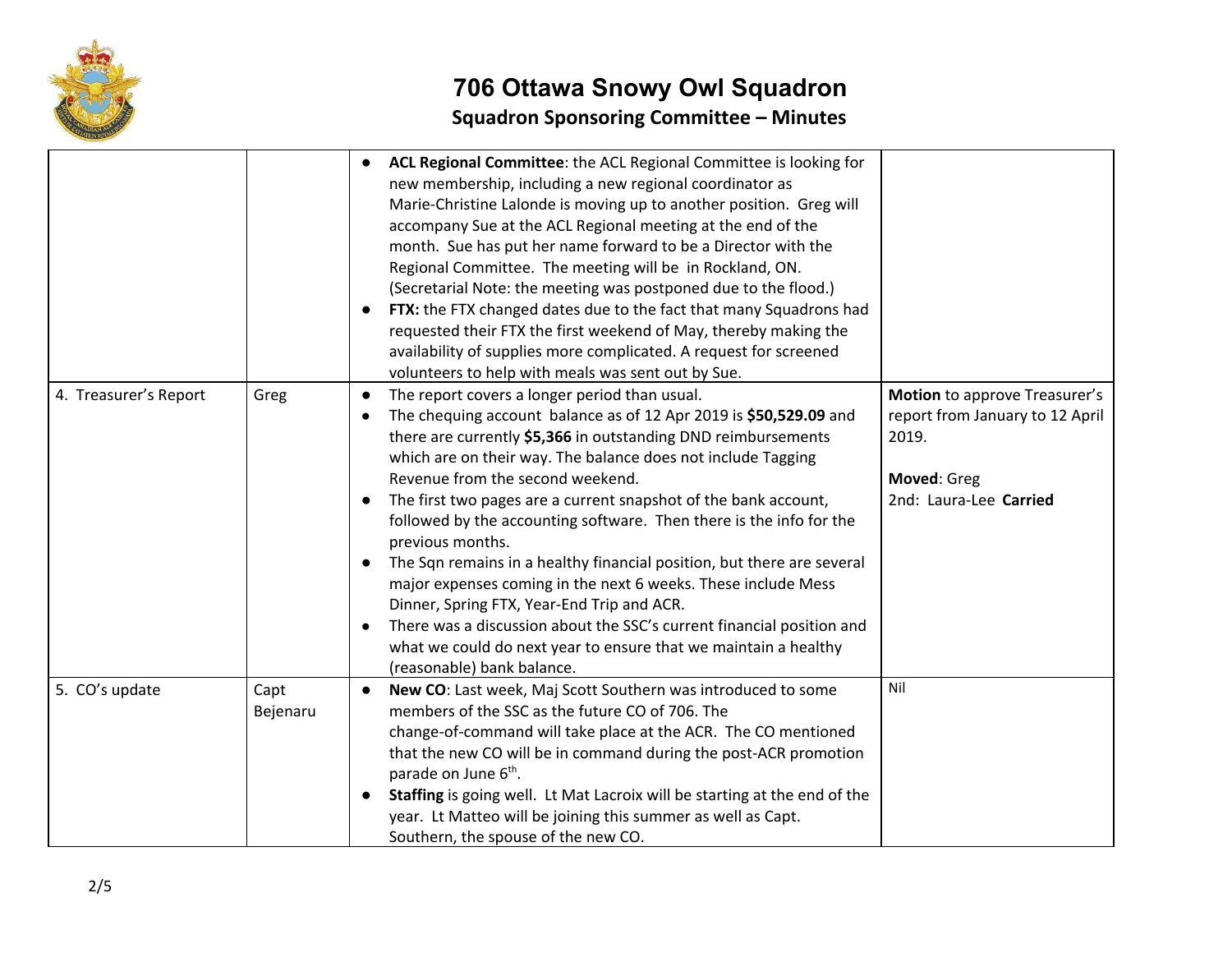

## **706 Ottawa Snowy Owl Squadron Squadron Sponsoring Committee – Minutes**

|                    |     | On the Move! The CO is very pleased with 706's regional presence,<br>$\bullet$         |
|--------------------|-----|----------------------------------------------------------------------------------------|
|                    |     | including winning the Excalibur Games.                                                 |
|                    |     | Attendance: Our weekly attendance is averaging about 135 cadets.<br>$\bullet$          |
|                    |     | Over 80% of cadets are parading regularly.                                             |
|                    |     | FTX: 7 out of 10 cadets Corps/Squadrons in the area had selected the<br>$\bullet$      |
|                    |     | first weekend of May as their date. As a result, there was a serious                   |
|                    |     | risk of not having enough supplies available from the Quartermaster                    |
|                    |     | Stores. Given that it is still chilly, the CO decided to change                        |
|                    |     | weekends so that he could ensure access to cold weather supplies.                      |
|                    |     | Year-End trip: The required commitment documentation was sent                          |
|                    |     | out this past week to RCSU and it was approved. The cadets will be                     |
|                    |     | visiting CFB Valcartier and Quebec City. The trip is scaled back to                    |
|                    |     | three days, departing on Saturday morning, returning Monday                            |
|                    |     | evening. On the way back from Valcartier there will be a stop in                       |
|                    |     | Montreal to go to the Jardin Botanique.                                                |
|                    |     | Tagging Weekend: the CO thanked the SSC, in particular the Chair,                      |
|                    |     | for their contribution to the Tagging Weekend.                                         |
| 6. Tagging Weekend | All | Nil<br>A discussion took place to determine what went well and what could<br>$\bullet$ |
| Fundraiser         |     | be improved                                                                            |
|                    |     | Martin mentioned that he thought that three hour shifts were long.                     |
|                    |     | Greg mentioned that the junior cadets thought it was long, but that                    |
|                    |     | the senior cadets thought that it was OK.                                              |
|                    |     | Alternate payment methods were discussed (e.g. Square, Apple Pay,                      |
|                    |     | Google Pay). These will be investigated for next year.                                 |
|                    |     | The cash counting worked well as did the three cash pickups a day.                     |
|                    |     | The members were happy about the fact that the tagging was over                        |
|                    |     | two weekends.                                                                          |
|                    |     | Some people only had \$20, so Sawan gave change (from the<br>$\bullet$                 |
|                    |     | donation can) if requested by the customer. I was agreed that this                     |
|                    |     | was an acceptable way of doing things, but that only the site                          |
|                    |     | supervisor (not the cadets) should give change.                                        |
|                    |     | Suggestion to try and secure Loblaws as a tagging location, even if on                 |
|                    |     | a weekend separate for the designated tagging weekend                                  |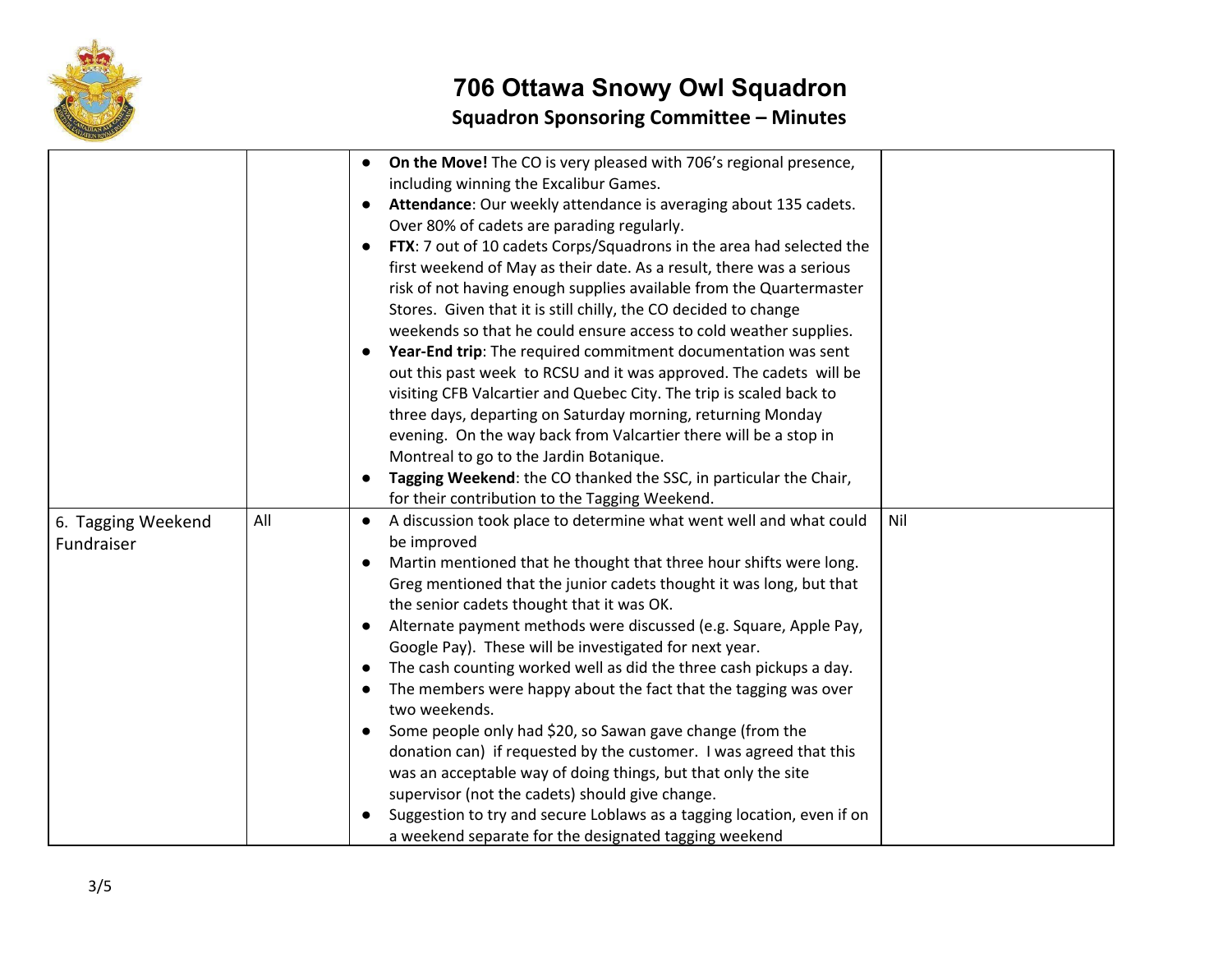

## **706 Ottawa Snowy Owl Squadron Squadron Sponsoring Committee – Minutes**

| 7. Trailer Maintenance                                          | Fred      | Fred brought forward his observations about the state of the trailer.<br>$\bullet$<br>He is trying to determine if Connaught can provide the paint, as<br>painting the trailer is mandated by Connaught.<br>There is a possible issue with the trailer settling (if not actually<br>$\bullet$<br>listing) due to ground movement. After the thaw, earlier this spring,<br>the trailer doors would not open.<br>Fred will look at it with Kevin Cook when the weather is nicer. There<br>are considerable unknowns as it applies to the trailer. More to<br>follow.<br>The SSC is responsible for the maintenance of the trailer.<br>$\bullet$                                                                                                                                                                                               | Nil                                                                                                                                   |
|-----------------------------------------------------------------|-----------|---------------------------------------------------------------------------------------------------------------------------------------------------------------------------------------------------------------------------------------------------------------------------------------------------------------------------------------------------------------------------------------------------------------------------------------------------------------------------------------------------------------------------------------------------------------------------------------------------------------------------------------------------------------------------------------------------------------------------------------------------------------------------------------------------------------------------------------------|---------------------------------------------------------------------------------------------------------------------------------------|
| 8. Special Provincial ACL<br>Meeting - Saturday April<br>$13 -$ | Laura-Lee | The Provincial ACL is looking at options to replace their gliding<br>$\bullet$<br>tow-planes due to age. The planes are owned by the QOVACL but<br>DND was refurbishing the motors. One of the planes needs to be<br>replaced by 2023 and the other 5 within a decade. One of the issues<br>is that parts are no-longer available.<br>QOVALC is considering all options; including sponsorship.<br>$\bullet$<br>Renting the planes was deemed not to be an option.<br>\$1.35M is required to replace the six planes.<br>Different options are considered, including increasing ACL annual<br>fees, separate assessments, etc.<br>The options will be put forward at the Fall AGM.<br>There was considerable discussion about what position the 706 SSC<br>should take as it pertains to the issue. This will be discussed in the<br>future. | Nil                                                                                                                                   |
| 9. Options for meeting<br>with Major Southern                   | All       | It was suggested that given the time remaining between now and the<br>$\bullet$<br>Change-of-Command, that it would likely be better for the SSC to<br>meet Maj Southern at a time other than a regular parade night or<br>during an SSC meeting. More to follow.                                                                                                                                                                                                                                                                                                                                                                                                                                                                                                                                                                           | Nil                                                                                                                                   |
| 10. Finalize Cadet<br>Contribution - Year End<br>Trip           | All       | There was a short discussion on what, if any, cadet contribution<br>$\bullet$<br>should be required for the Year-End Trip. It was recommended that<br>the contribution rate should be the same as it was in 2018, that is<br>\$25 per cadet.                                                                                                                                                                                                                                                                                                                                                                                                                                                                                                                                                                                                | Motion Motion to make the<br>cadet contribution for the year<br>end trip \$25.<br>Moved: Laura-Lee<br>2 <sup>nd</sup> : Sawan Carried |